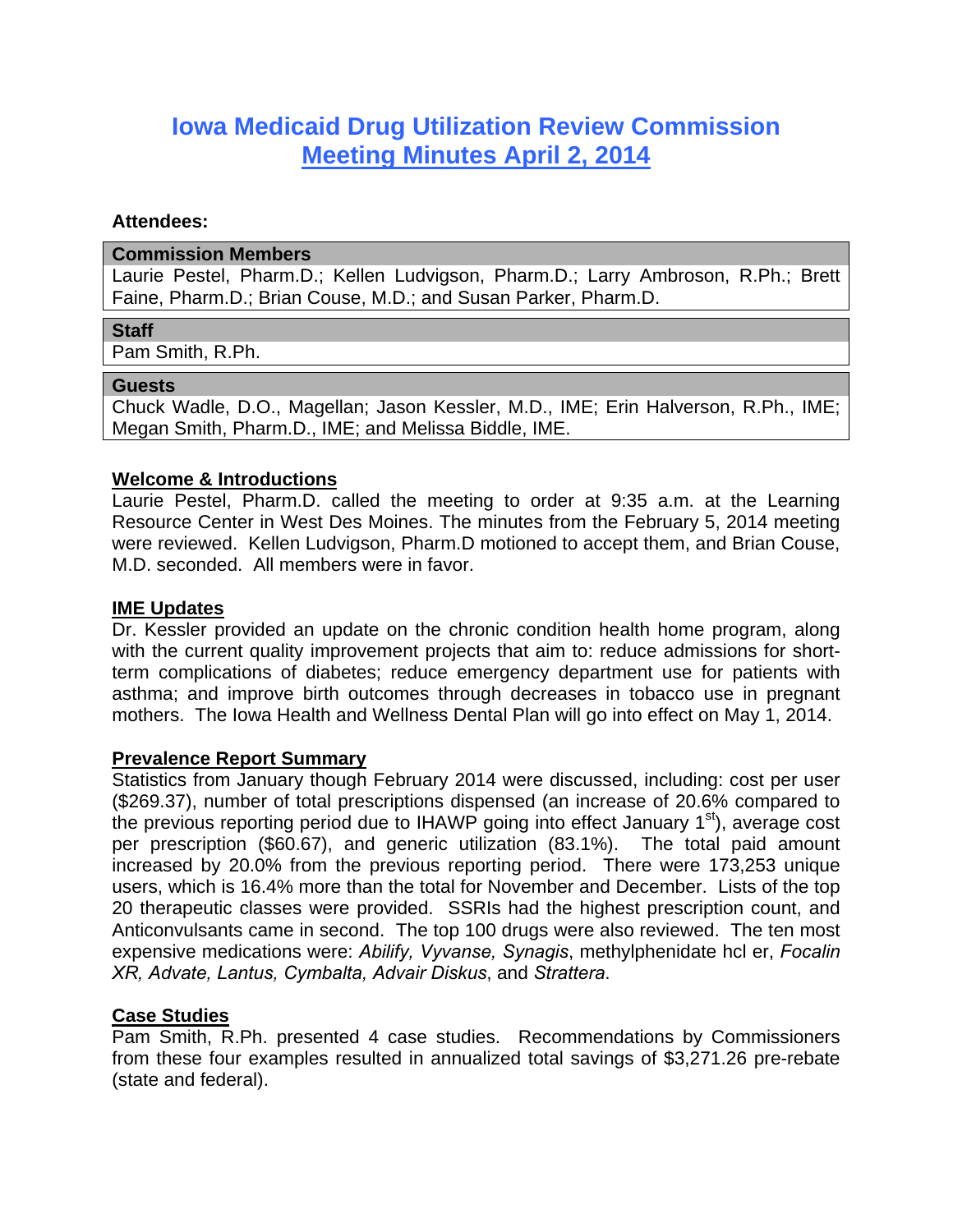## **Public Comment**

| <b>Name</b>          | Representing                         | <b>Drug/Topic</b>                           |
|----------------------|--------------------------------------|---------------------------------------------|
| Donald<br>Hillebrand | Unity Point Center for Liver Disease | Hepatitis C Agents, specifically<br>Sovaldi |
| Michelle Mattox      | Vertex                               | Kalydeco                                    |
| Carolyn Savini       | Gilead                               | Sovaldi                                     |
| Anthony Pudlo        | Iowa Pharmacy Association            | IPA's efforts targeting substance<br>abuse  |
| Jennifer Stoffel     | Janssen                              | Olysio                                      |

# **Focus Studies**

**Prescriber Trends in Opiate Prescribing:** After the February meeting, findings were plotted on provider-type-specific graphs to illustrate opioid units per day, morphine sulfate equivalents per day, and number of prescriptions. The Commission pointed out statistical outliers and other lines that didn't make sense with common prescribing practices. Pam Smith will check to make sure methodone was considered a long-acting agent in the study results. The members feel it would be beneficial to share these findings with the IME Lock-in and Program Integrity units in addition to working with the Medical Board to share the data. Pam Smith, R.Ph. will also look at claim level detail for the outlying prescribers.

*Butalbital Utilization:* All members were in favor of a quantity limit of 60 units per 30 days being implemented. Members on high doses will be allowed time to taper though the prior authorization process.

*Long Term Use of Short-Acting Opioids:* The Commission wants to lower the existing quantity limits, and limit use to one short-acting at a time. It was suggested that shortacting opioids be limited to a quantity of 120 per 30 days, while long-acting could be allowed 30 to 60 per 30 days. Susan Parker suggested doing this in stages, with soft POS edits notifying providers of the changes prior to implementation of the quantity limits. Erin Halverson also suggested just tackling the short-acting opioids for now, since the hope is to increase use of the long-acting medications. Arkansas' limits will be used for comparison. Pam Smith, R.Ph. will bring her findings back to the June meeting.

**Overutilization of Nitroglycerin for Acute Angina Pectoris:** Letters will be sent to the prescribers of members identified as filling nitroglycerin monthly to ask if the patient's therapy has been recently evaluated to decrease the need for regular use of nitroglycerin (optimize dose of beta-blocker, calcium-channel blocker, or ranolazine and/or add an additional agent if needed) and provide information on the proper storage of product and when to replace product.

*Chronic Use of Transdermal Scopolamine:* A quantity limit of 8 patches per 30 days will be implemented. Additionally, the prescribers of the 34 members identified will be sent letters inquiring what the medical necessity is for continued use of transdermal scopolamine (*Transderm Scōp*), also suggesting other alternative agents and informing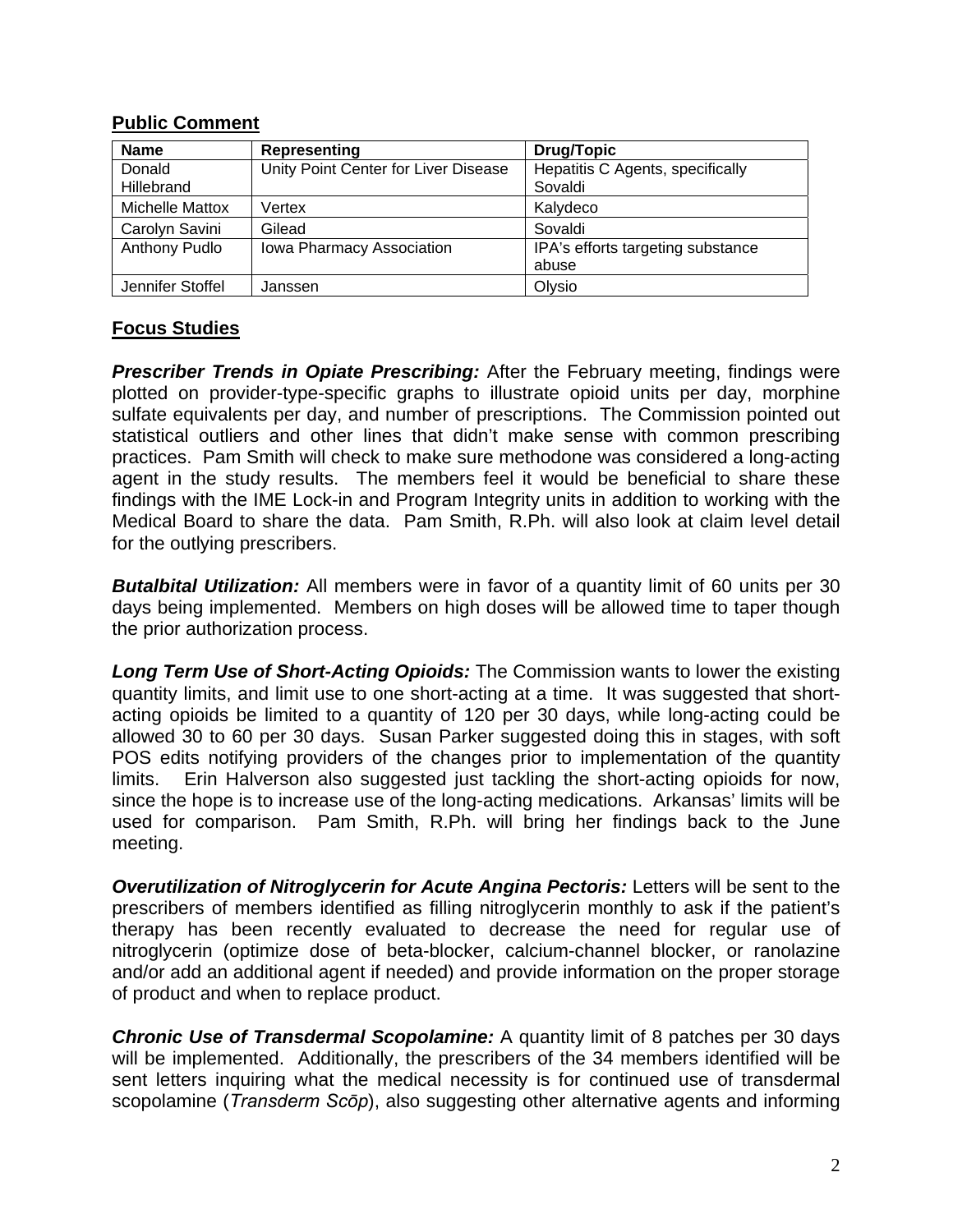them of the new quantity limit.

## **Public Comment**

| <b>Name</b>     | Representing                            | <b>Drug/Topic</b>                  |
|-----------------|-----------------------------------------|------------------------------------|
| Jennifer Pudenz | Herself (ARNP at Trinity in Fort Dodge) | Better access to neuropathic meds  |
| Jim Baumann.    | <b>Pfizer</b>                           | Chronic Pain Syndromes PA criteria |
| Tom Yelle       | GlaxoSmithKline                         | Mekinist – updated FDA indication  |

### **Review of Medical Necessity**

*Mirvaso:* Medicaid programs pursuant to Sec. 1927(d)(2) of the Social Security Act, may exclude from coverage agents when used for cosmetic use [441IAC 78.2(4)]. Iowa Medicaid Rules currently exclude drugs used for "cosmetic purposes or hair growth." The Commission members unanimously agreed that *Mirvaso* was not medically necessary, as it was for the treatment of erythema of rosacea only, so it will not be covered by Iowa Medicaid.

**Osphena:** Medicaid programs pursuant to Sec. 1927(d)(2) of the Social Security Act, may exclude from coverage agents when used for the treatment of sexual or erectile dysfunction, unless such agents are used to treat a condition other than sexual or erectile dysfunction, for which the agents have been approved by the FDA. Iowa Medicaid Rules currently exclude coverage of drugs used for sexual or erectile dysfunction. The Commission members unanimously agreed that *Osphena* was not medically necessary, as treatment of dyspareunia due to menopause fell into the sexual dysfunction category, so it will not be covered by Iowa Medicaid.

# **Prior Authorization**

*Chronic Pain Syndromes:* The Commission reviewed the prior authorization criteria and made the changes as follows:

- *A prior authorization is required for duloxetine (Cymbalta®), pregabalin (Lyrica®), and milnacipran (Savella™). Payment will be considered under the following conditions:*
- *1. A diagnosis of fibromyalgia (Cymbalta®, Lyrica®, and Savella™)* 
	- *a. A trial and therapy failure at a therapeutic dose with gabapentin plus one of the following: tricyclic antidepressant, SSRI, or SNRI, WITH*
	- *b. Documented non-pharmacologic therapies (cognitive behavior therapies, exercise, etc.), AND*
	- *c. Documentation of a previous trial and therapy failure at a therapeutic dose with Savella™ when Cymbalta® and Lyrica® are requested.*
- *2. A diagnosis of post-herpetic neuralgia (Lyrica®)*

*A trial and therapy failure at a therapeutic dose with gabapentin plus one of the following: tricyclic antidepressant, topical lidocaine, valproate, or carbamazepine.*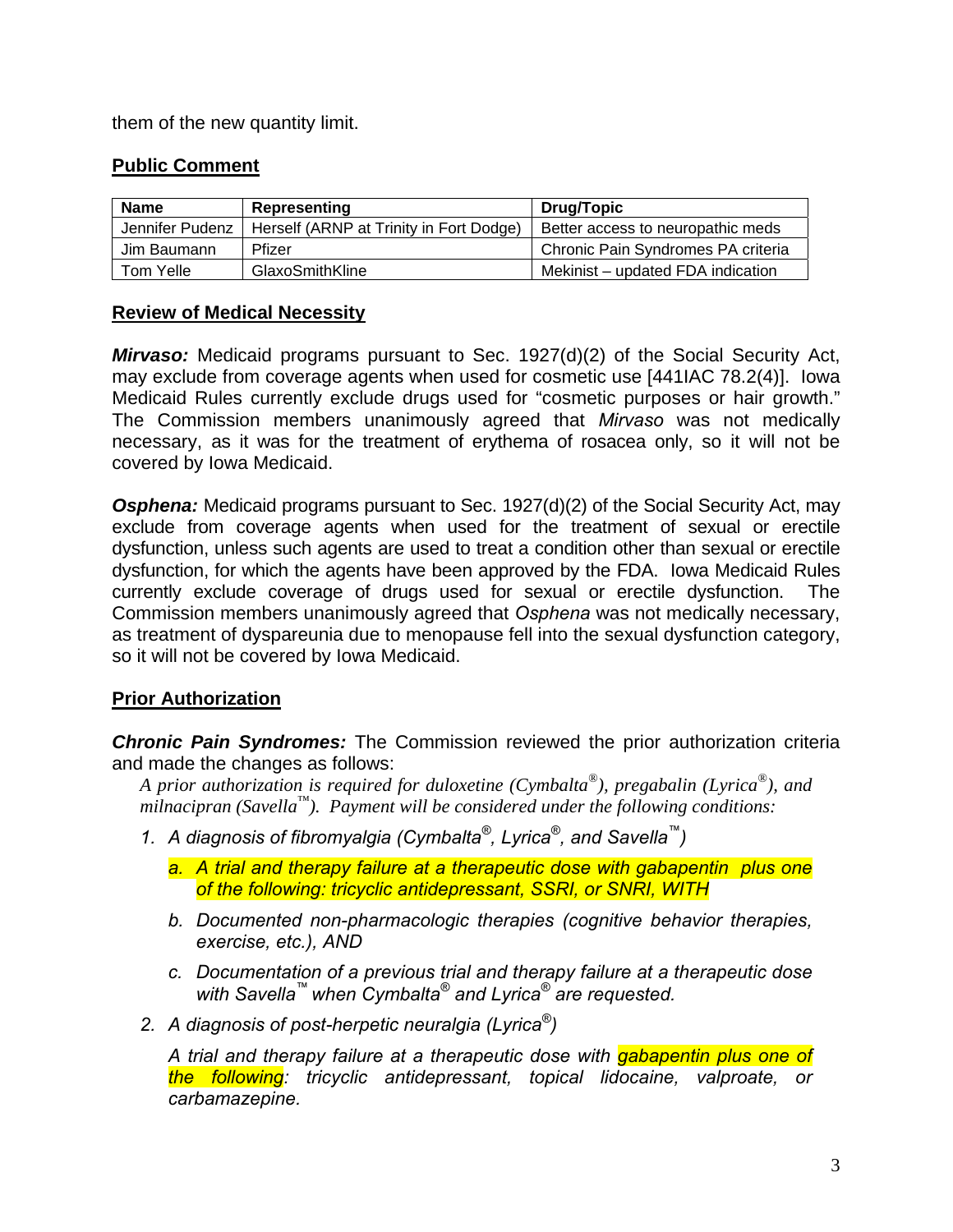*3. A diagnosis of diabetic peripheral neuropathy (Cymbalta® and Lyrica®)* 

*A trial and therapy failure at a therapeutic dose with gabapentin plus one of the following: tricyclic antidepressant or topical lidocaine.* 

- *4. A diagnosis of partial onset seizures, as adjunct therapy (Lyrica®)*
- *5. A diagnosis of major depressive disorder or generalized anxiety disorder (Cymbalta®)*
- *6. A diagnosis of chronic musculoskeletal pain (Cymbalta®)*

*A trial and therapy failure at a therapeutic dose with at least three drugs from three distinct therapeutic classes from the following: NSAIDs, opioids, tramadol, or tricyclic antidepressants.* 

*Opioid use must be decreased and/or discontinued upon approval of these agents. A plan to decrease opioid use must be provided prior to consideration for patients with current opioid use as seen in pharmacy claims.* 

*Requests for concomitant use of these agents for an indicated chronic pain diagnosis may only be considered once each agent has been tried at maximum tolerated dose separately. Duplicate use of drugs from the same therapeutic category will not be considered.* 

Pam Smith, R.Ph. will finalize revisions to the criteria as requested by the Commission, removing tramadol as a trial option for fibromyalgia and diabetic peripheral neuropathy and muscle relaxants as a trial for fibromyalgia and bring the revised criteria back to the June meeting.

*Hepatitis C Protease Inhibitors:* The Commission reviewed the prior authorization criteria as follows:

*Prior authorization is required for direct-acting oral antiviral agents against the hepatitis C virus. Requests for non-preferred agents may be considered when documented evidence is provided that the use of the preferred agents would be medically contraindicated. Payment will be considered under the following conditions:* 

- *1. Patient is 18 years of age or older; and*
- *2. Patient's prior treatment history is provided (treatment naïve, prior null responder, partial responder, or relapser); and*
- *3. Patient has not previously tried or failed therapy with a hepatitis C protease inhibitor; and*
- *4. Patient is not a pregnant female or a male with a pregnant female partner; and*
- *5. Women of childbearing potential and their male partners must use two forms of effective contraception (non-hormonal contraception for patients taking Incivek™ and Sovaldi™) during treatment and for at least 6 months after treatment has concluded; and*
- *6. Documentation that routine monthly pregnancy tests are performed during*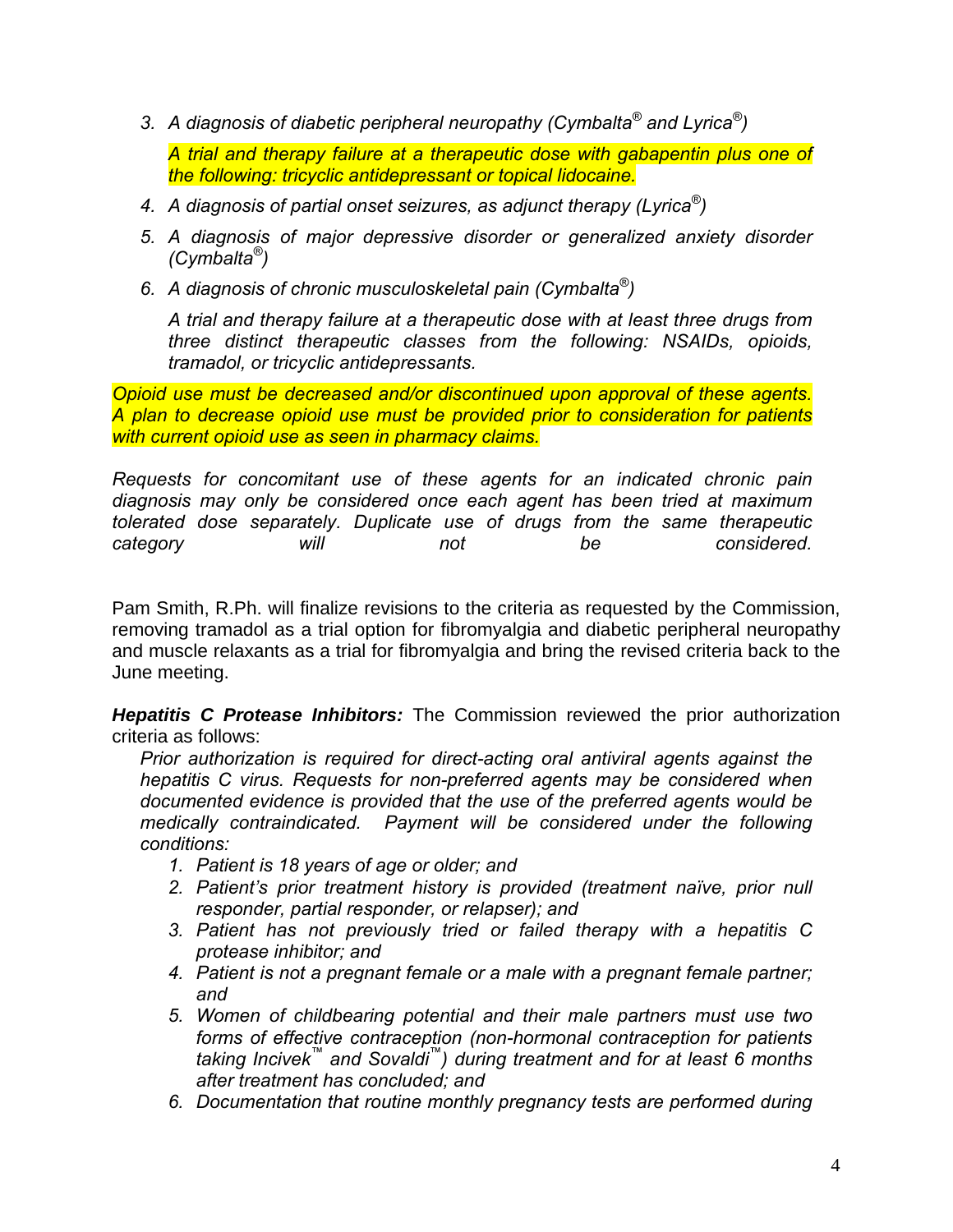*this time; and* 

- *7. Documentation is provided that patient has been educated on how to prevent further liver damage and patient will abstain from alcohol use; and*
- *8. Medication is prescribed by an infectious disease specialist, gastroenterologist, or hematologist.*
- *9. Non-FDA approved combination therapy regimens will not be approved.*

*Incivek* 

- *Patient has a documented diagnosis of hepatitis C genotype 1; and*
- *Administered in combination with peg-interferon alfa and ribavirin; and*
- *Patient does not have HIV co-infection; and*
- *Patient is not receiving dialysis or does not have a CrCl < 50 mL/min.*
- *HCV-RNA results are required at treatment week 4 for telaprevir (Incivek™).*
- *Additional prior authorization will be considered with documentation of response to treatment, measured by HCV-RNA levels.*
- *A maximum 12 weeks of therapy will be allowed for telaprevir (Incivek™).*

# *Victrelis*

- *Patient has a documented diagnosis of hepatitis C genotype 1; and*
- *Administered in combination with peg-interferon alfa and ribavirin; and*
- *Patient does not have HIV co-infection; and*
- *Patient does not have decompensated cirrhosis.*
- *HCV-RNA results are required at treatment week 8, 12, and 24 (including lead in period) for boceprevir (Victrelis™).*
- *Additional prior authorizations will be considered with documentation of response to treatment, measured by HCV-RNA levels.*
- *Prior authorizations will be approved for a maximum of 24, 32, or 44 weeks of therapy with boceprevir (Victrelis™) based on response.*

*Olysio* 

- *Patient has a documented diagnosis of hepatitis C genotype 1; and*
- *Administered in combination with peg-interferon alfa and ribavirin; and*
- *Patient does not have HIV co-infection; and*
- *Patient does not have the NS3 Q80K polymorphism with hepatitis C genotype 1a; and*
- *The patient is not receiving dialysis or does not have a CrCl < 30 mL/min.*
- *HCV-RNA results are required at treatment week 4 for simeprevir (Olysio™).*
- *Additional prior authorizations will be considered with documentation of response to treatment, measured by HCV-RNA levels.*
- *A maximum 12 weeks of therapy will be allowed.*

*Sovaldi* 

- *The patient is not receiving dialysis or does not have a CrCl < 30 mL/min; and*
- *Patient does not have decompensated cirrhosis; and*
- *Documentation patient has stage 3 or greater fibrosis as confirmed by a liver*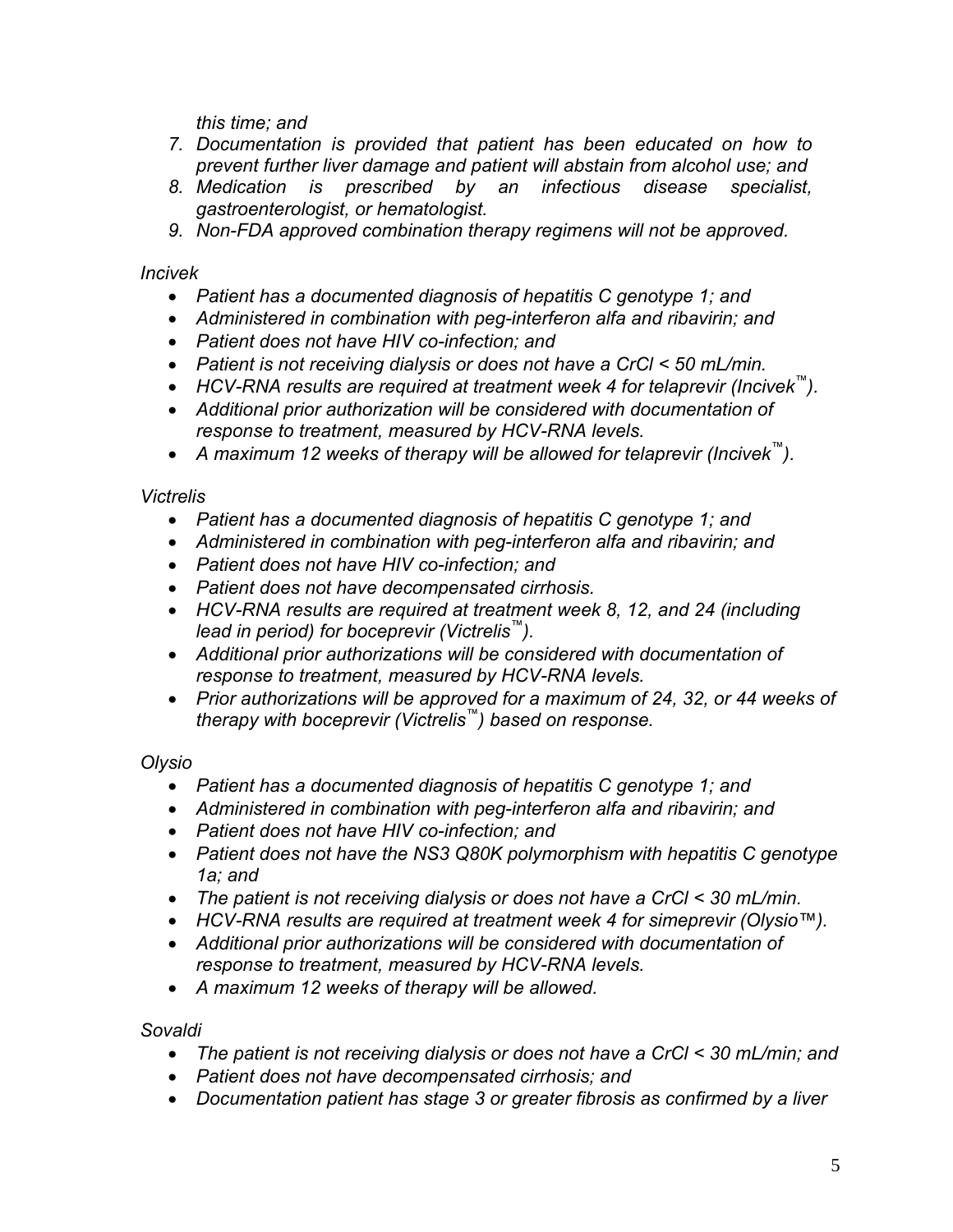*biopsy.* 

- *Genotype 1: Patient has a documented diagnosis of hepatitis C genotype 1 (mono-infected or HCV/HIV co-infected) and used in combination with peginterferon alfa and ribavirin. A maximum 12 weeks therapy will be allowed.*
- *Genotype 2: Patient has a documented diagnosis of hepatitis C genotype 2 (mono-infected or HCV/HIV co-infected) and used in combination with ribavirin. A maximum 12 weeks of therapy will be allowed.*
- *Genotype 3: Patient has a documented diagnosis of hepatitis C genotype 3 (mono-infected or HCV/HIV co-infected) and used in combination with peginterferon alfa and ribavirin. A maximum 12 weeks of therapy will be allowed.*
- *Genotype 4: Patient has a documented diagnosis of hepatitis C genotype 4 (mono-infected or HCV/HIV co-infected) and used in combination with peginterferon alfa and ribavirin. A maximum 12 weeks of therapy will be allowed.*
- *Hepatocellular carcinoma: Patient has a documented diagnosis of hepatitis C genotype 1, 2, 3, 4 with a diagnosis of hepatocellular carcinoma meeting Milan criteria (awaiting liver transplantation) and in combination with ribavirin for up to 48 weeks or until liver transplantation, whichever comes first.*
- *Requests for peg-interferon alfa free regimens will be considered on a caseby-case basis for patients with hepatitis C genotype 1 or 4 where Peginterferon alfa is contraindicated.*

The criteria will be sent to specialists for their input, and Pam Smith will look at what other states and common insurers have been doing. Given the high costs and addiction issues involved, the Commission agreed access to these medications, especially Sovaldi, should be restricted as much as possible. Larry Ambroson, R.Ph. motioned to accept the criteria as amended, and Kellen Ludvigson, Pharm.D. seconded. All members were in favor.

*Antidepressants:* The Commission reviewed the prior authorization criteria as follows: *Prior authorization is required for non-preferred antidepressants subject to clinical criteria. Requests for doses above the manufacturer recommended dose will not be considered. Payment will be considered for patients when the following criteria are met:* 

- *1. The patient has a diagnosis of Major Depressive Disorder (MDD) and is 18 years of age or older; and*
- *2. Documentation of a previous trial and therapy failure at a therapeutic dose with two preferred generic SSRIs; and*
- *3. Documentation of a previous trial and therapy failure at a therapeutic dose with one preferred generic SNRI; and*
- *4. Documentation of a previous trial and therapy failure at a therapeutic dose with one non-SSRI/SNRI generic antidepressant.*
- *5. If the request is for an isomer, prodrug or metabolite of a medication indicated*  for MDD, one of the trials must be with the preferred parent drug of the same *chemical entity that resulted in a partial response with a documented intolerance.*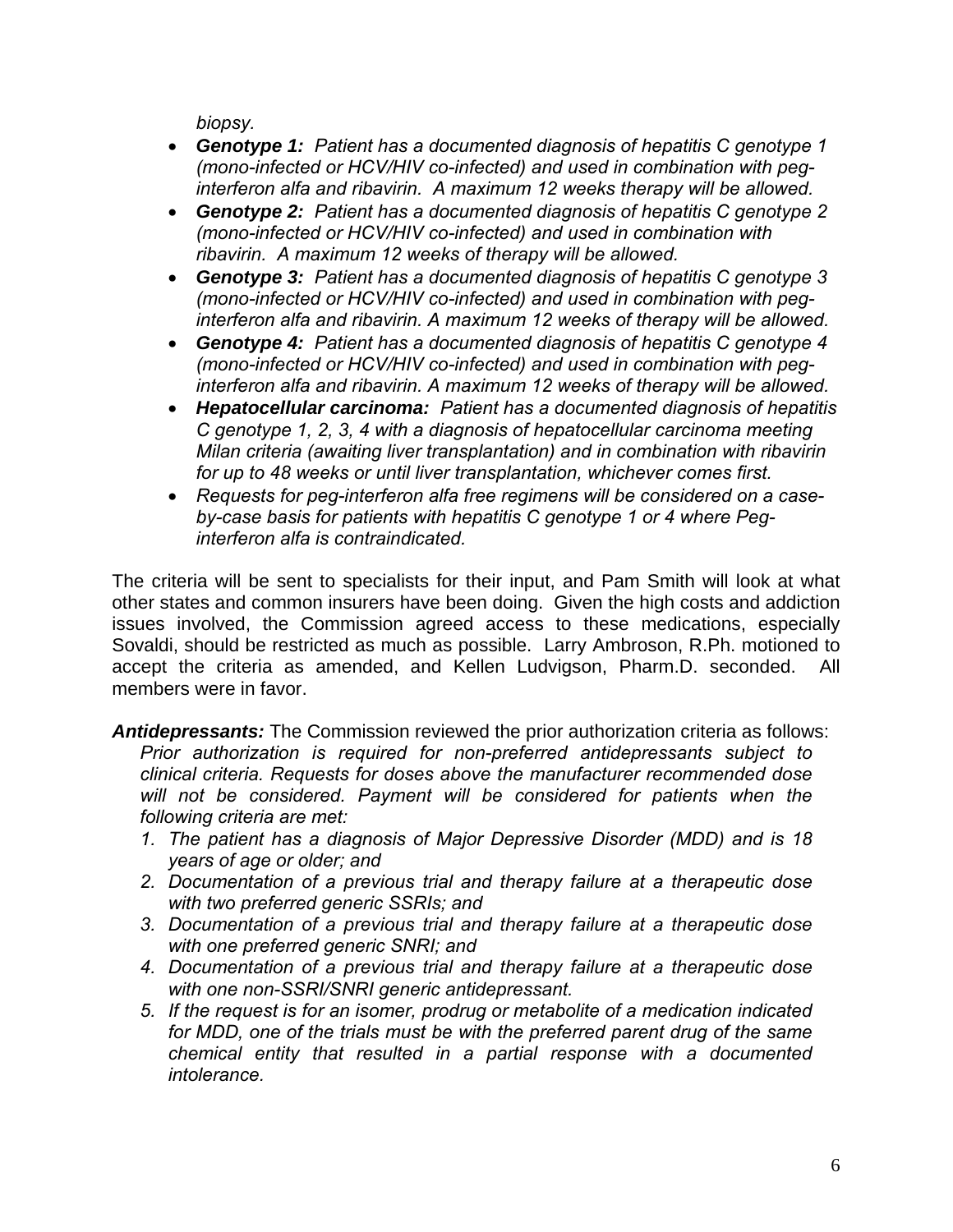*The required trials may be overridden when documented evidence is provided that the use of these agents would be medically contraindicated.* 

Larry Ambroson, R.Ph. motioned to accept the criteria, and Brian Couse, M.D. seconded. The decision was unanimous. Additionally, quantity limits of 30 units per 30 days will be put in place for both levomilnacipran and voritoxetine.

*Ivacaftor (Kalydeco):* The Commission reviewed the prior authorization criteria as follows:

*Prior authorization is required for Kalydeco™ (ivacaftor). Payment will be considered for patients when the following criteria are met:* 

- *1. Patient is 6 years of age or older; and*
- *2. Has a diagnosis of cystic fibrosis with one of the following mutations in the CFTR gene: 551D, G1244E, G1349D, G178R, G551S, S1251N, S1255P, S549N, and S549R as detected by a FDA-cleared CF mutation test; and*
- *3. Prescriber is a CF specialist or pulmonologist; and*
- *4. Patient does not have one of the following infections: Burkholderia cenocepacia, Burkholderia dolosa, or Mycobacterium abcessus.*

Larry Ambroson, R.Ph. motioned to accept the criteria, and Kellen Ludvigson, Pharm.D. seconded. All members were in favor.

*Anti-Diabetics, Non-Insulin Agents:* The Commission reviewed the prior authorization criteria as follows:

*Prior authorization is required for preferred anti-diabetic, non-insulin agents subject to clinical criteria. Payment will be considered under the following conditions:* 

- *1. A diagnosis of Type 2 Diabetes Mellitus, and*
- *2. Patient is 18 years of age or older, and*

*3. The patient has not achieved HgbA1C goals after a minimum three month trial with metformin at a maximally tolerated dose, unless evidence is provided that use of this agent would be medically contraindicated.* 

*Payment for a non-preferred anti-diabetic, non-insulin agent subject to clinical criteria will be authorized only for cases in which there is documentation of previous trials and therapy failures with metformin, a preferred DPP-4 Inhibitor and a preferred Incretin Mimetic at maximally tolerated doses, unless evidence is provided that use of these agents would be medically contraindicated.* 

*Initial authorizations will be approved for six months. Additional prior authorizations will be considered on an individual basis after review of medical necessity and documented continued improvement in HgbA1C.*

As this was the second review of these criteria, no motion was necessary. The recommendation will be sent to the Department for consideration.